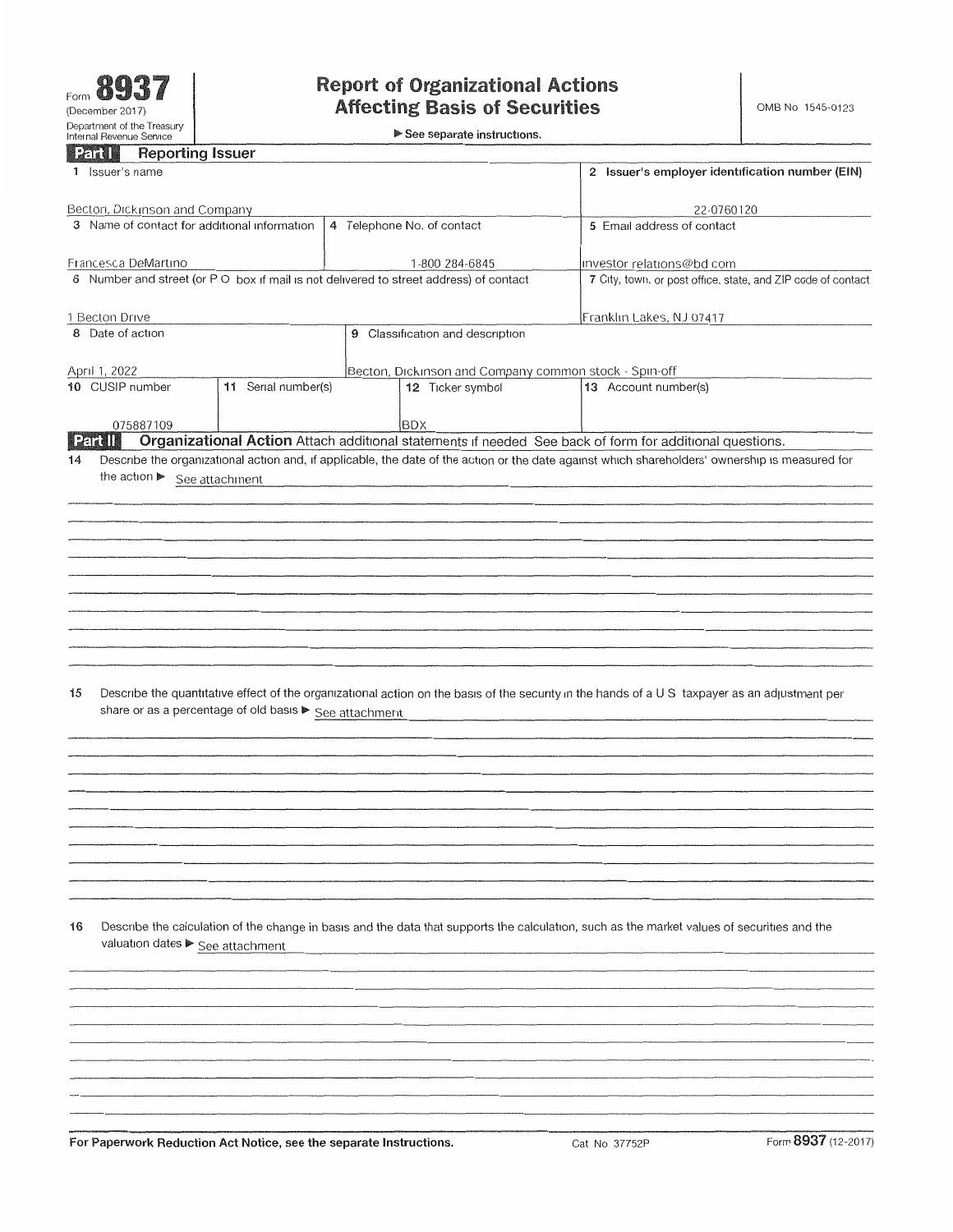|                                                               | Form 8937 (12-2017) |  |                                                                                                                                                              |                 | Page 2                             |  |  |
|---------------------------------------------------------------|---------------------|--|--------------------------------------------------------------------------------------------------------------------------------------------------------------|-----------------|------------------------------------|--|--|
| Part II                                                       |                     |  | <b>Organizational Action (continued)</b>                                                                                                                     |                 |                                    |  |  |
|                                                               |                     |  |                                                                                                                                                              |                 |                                    |  |  |
| 17                                                            |                     |  | List the applicable Internal Revenue Code section(s) and subsection(s) upon which the tax treatment is based $\blacktriangleright$                           |                 | See attachment                     |  |  |
|                                                               |                     |  |                                                                                                                                                              |                 |                                    |  |  |
|                                                               |                     |  |                                                                                                                                                              |                 |                                    |  |  |
|                                                               |                     |  |                                                                                                                                                              |                 |                                    |  |  |
|                                                               |                     |  |                                                                                                                                                              |                 |                                    |  |  |
|                                                               |                     |  |                                                                                                                                                              |                 |                                    |  |  |
|                                                               |                     |  |                                                                                                                                                              |                 |                                    |  |  |
|                                                               |                     |  |                                                                                                                                                              |                 |                                    |  |  |
|                                                               |                     |  |                                                                                                                                                              |                 |                                    |  |  |
|                                                               |                     |  |                                                                                                                                                              |                 |                                    |  |  |
|                                                               |                     |  |                                                                                                                                                              |                 |                                    |  |  |
|                                                               |                     |  |                                                                                                                                                              |                 |                                    |  |  |
|                                                               |                     |  |                                                                                                                                                              |                 |                                    |  |  |
|                                                               |                     |  |                                                                                                                                                              |                 |                                    |  |  |
|                                                               |                     |  |                                                                                                                                                              |                 |                                    |  |  |
|                                                               |                     |  |                                                                                                                                                              |                 |                                    |  |  |
|                                                               |                     |  |                                                                                                                                                              |                 |                                    |  |  |
|                                                               |                     |  |                                                                                                                                                              |                 |                                    |  |  |
| 18                                                            |                     |  | Can any resulting loss be recognized? > See attachment                                                                                                       |                 |                                    |  |  |
|                                                               |                     |  |                                                                                                                                                              |                 |                                    |  |  |
|                                                               |                     |  |                                                                                                                                                              |                 |                                    |  |  |
|                                                               |                     |  |                                                                                                                                                              |                 |                                    |  |  |
|                                                               |                     |  |                                                                                                                                                              |                 |                                    |  |  |
|                                                               |                     |  |                                                                                                                                                              |                 |                                    |  |  |
|                                                               |                     |  |                                                                                                                                                              |                 |                                    |  |  |
|                                                               |                     |  |                                                                                                                                                              |                 |                                    |  |  |
|                                                               |                     |  |                                                                                                                                                              |                 |                                    |  |  |
|                                                               |                     |  |                                                                                                                                                              |                 |                                    |  |  |
|                                                               |                     |  |                                                                                                                                                              |                 |                                    |  |  |
|                                                               |                     |  |                                                                                                                                                              |                 |                                    |  |  |
|                                                               |                     |  |                                                                                                                                                              |                 |                                    |  |  |
|                                                               |                     |  |                                                                                                                                                              |                 |                                    |  |  |
|                                                               |                     |  |                                                                                                                                                              |                 |                                    |  |  |
|                                                               |                     |  |                                                                                                                                                              |                 |                                    |  |  |
|                                                               |                     |  |                                                                                                                                                              |                 |                                    |  |  |
| 19                                                            |                     |  | Provide any other information necessary to implement the adjustment, such as the reportable tax year ▶ See attachment                                        |                 |                                    |  |  |
|                                                               |                     |  |                                                                                                                                                              |                 |                                    |  |  |
|                                                               |                     |  |                                                                                                                                                              |                 |                                    |  |  |
|                                                               |                     |  |                                                                                                                                                              |                 |                                    |  |  |
|                                                               |                     |  |                                                                                                                                                              |                 |                                    |  |  |
|                                                               |                     |  |                                                                                                                                                              |                 |                                    |  |  |
|                                                               |                     |  |                                                                                                                                                              |                 |                                    |  |  |
|                                                               |                     |  |                                                                                                                                                              |                 |                                    |  |  |
|                                                               |                     |  |                                                                                                                                                              |                 |                                    |  |  |
|                                                               |                     |  |                                                                                                                                                              |                 |                                    |  |  |
|                                                               |                     |  |                                                                                                                                                              |                 |                                    |  |  |
|                                                               |                     |  |                                                                                                                                                              |                 |                                    |  |  |
|                                                               |                     |  |                                                                                                                                                              |                 |                                    |  |  |
|                                                               |                     |  |                                                                                                                                                              |                 |                                    |  |  |
|                                                               |                     |  |                                                                                                                                                              |                 |                                    |  |  |
|                                                               |                     |  |                                                                                                                                                              |                 |                                    |  |  |
|                                                               |                     |  |                                                                                                                                                              |                 |                                    |  |  |
|                                                               |                     |  | Under penalties of perjury, I declare that I have examined this return, including accompanying schedules and statements, and to the best of my knowledge and |                 |                                    |  |  |
|                                                               |                     |  | belief, it is true, correct, and complete. Declaration of preparer (other than officer) is based on all information of which preparer has any knowledge.     |                 |                                    |  |  |
| Sign                                                          |                     |  |                                                                                                                                                              |                 |                                    |  |  |
| 5/2/2022<br>Here<br>Date $\blacktriangleright$<br>Signature ▶ |                     |  |                                                                                                                                                              |                 |                                    |  |  |
|                                                               |                     |  |                                                                                                                                                              |                 |                                    |  |  |
|                                                               |                     |  |                                                                                                                                                              |                 |                                    |  |  |
|                                                               |                     |  | Print your name ▶ Antomette Segreto<br>Preparer's signature                                                                                                  | Title ▶<br>Date | Senior Vice President, Tax<br>PTIN |  |  |
| Paid                                                          |                     |  | Print/Type preparer's name                                                                                                                                   |                 | Check $\vert$ if                   |  |  |
|                                                               | Preparer            |  |                                                                                                                                                              |                 | self-employed                      |  |  |
|                                                               | <b>Use Only</b>     |  | Firm's name<br>$\blacktriangleright$                                                                                                                         |                 | Firm's EIN ▶                       |  |  |
|                                                               |                     |  | Firm's address ▶                                                                                                                                             |                 | Phone no.                          |  |  |
|                                                               |                     |  | Send Form 8937 (including accompanying statements) to: Department of the Treasury, Internal Revenue Service, Ogden, UT 84201-0054                            |                 |                                    |  |  |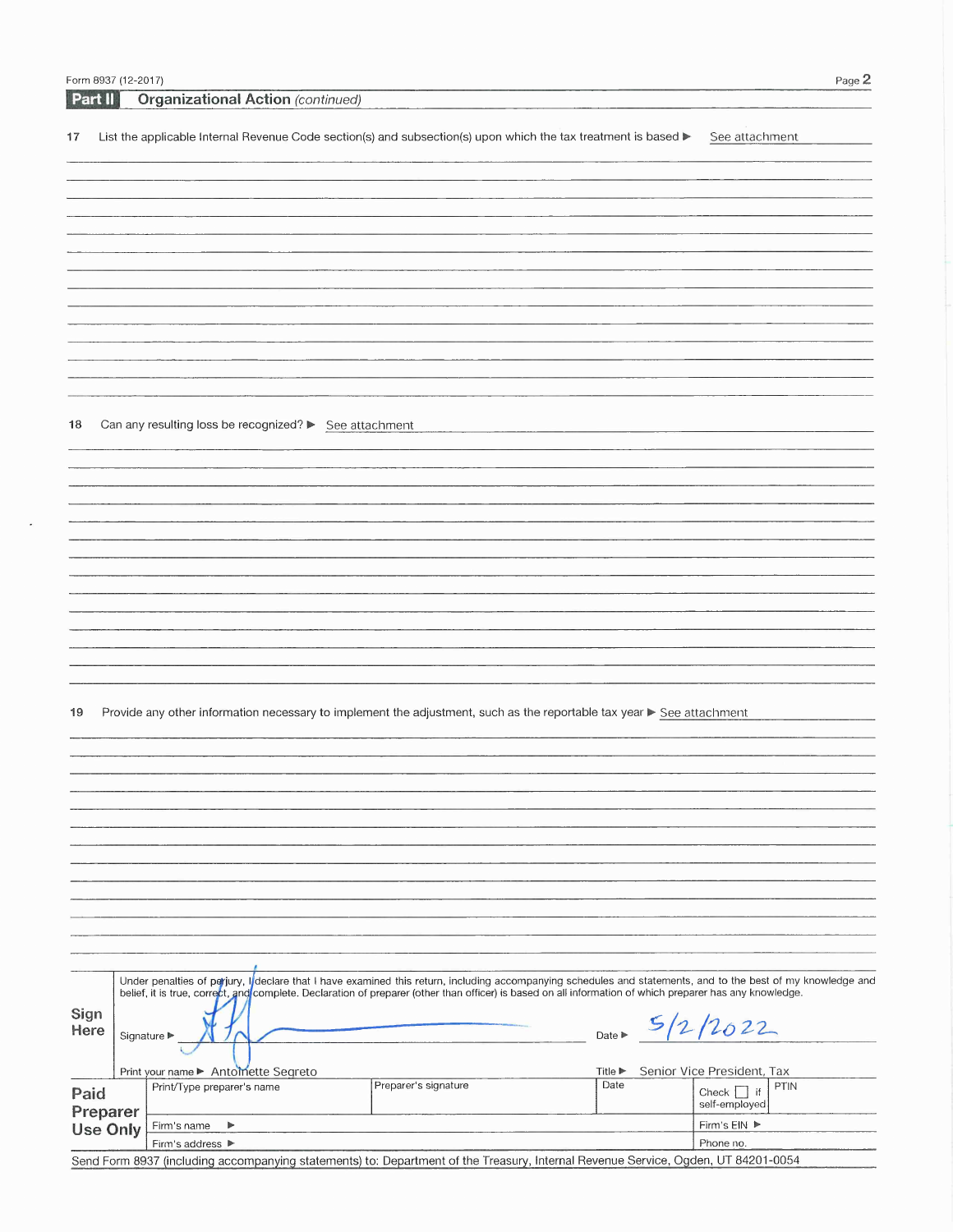### **Becton, Dickinson and Company**

## **EIN: 22-0760120**

#### **ATTACHMENT TO FORM 8937 – PART II**

### **REPORT OF ORGANIZATIONAL ACTIONS AFFECTING BASIS OF SECURITIES**

## *CONSULT YOUR TAX ADVISOR*

**The information contained herein is being provided pursuant to the requirements of Section 6045B of the Internal Revenue Code of 1986, as amended (the "Code"). This attachment includes a general summary regarding certain U.S. federal income tax laws and regulations relating to the effects of the Distribution (as defined below) on the tax basis of shares of Becton, Dickinson and Company ("BDX") common stock, and the allocation of tax basis among shares of BDX common stock and Embecta Corp. ("EMBC") common stock following the Distribution (as defined below). The information contained herein does not constitute tax advice and does not purport to be complete or to describe the consequences that may apply to particular categories of shareholders. Neither BDX nor EMBC provides tax advice to its shareholders. The example provided below is illustrative and is being provided pursuant to Section 6045B of the Code as a convenience to shareholders and their tax advisers when establishing their specific tax position. You are urged to consult your own tax advisors regarding the particular consequences of the Distribution to you, including the applicability and effect of all U.S. federal, state, and local tax laws and foreign tax laws. We urge you to read the Information Statement, dated and filed with the Securities and Exchange Commission on February 11, 2022, noting especially the discussion therein under the heading "Material U.S. Federal Income Tax Consequences". You may access the Information Statement at www.sec.gov.**

This information does not apply to shares of BDX common stock sold, exchanged, or otherwise disposed of prior to the Distribution.

#### **Line 14 Describe the organizational action and, if applicable, the date of the action or the date against which the shareholders' ownership is measured from the action**

On April 1, 2022, at 12:01 EDT, pursuant to the terms and conditions of the Separation and Distribution Agreement dated March 31, 2022, by and between BDX and EMBC, BDX distributed to holders of BDX common stock, on a pro rata basis, all of its shares of EMBC common stock (the "**Distribution**"). Pursuant to the Distribution, each holder of BDX common stock as of the close of business on March 22, 2022 received one (1) share of EMBC common stock for every five (5) shares of BDX common stock. Fractional shares of EMBC common stock were aggregated and sold in the market by the distribution agent on behalf of the BDX shareholders who were otherwise entitled to receive such fractional shares in the Distribution. The Distribution is intended to qualify as a distribution described in Section 355 of the Code.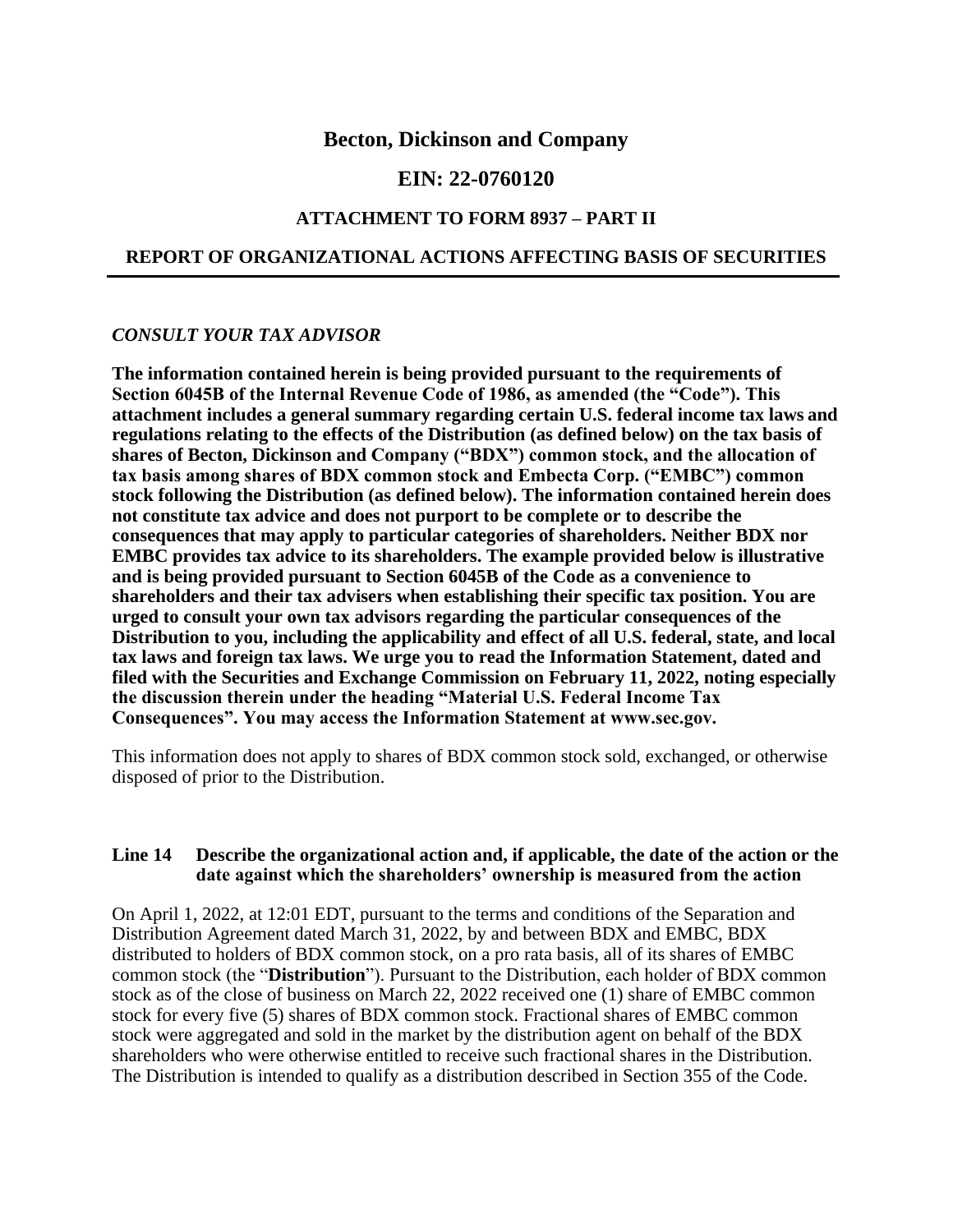### **Line 15 Describe the quantitative effect of the organizational action on the basis of the security in the hands of a U.S. taxpayer as an adjustment per share or as a percentage of old basis**

As a result of the Distribution, BDX shareholders will be required to allocate the aggregate tax basis in their shares of BDX common stock held immediately prior to the Distribution between such shares of BDX common stock and the shares of EMBC common stock received with respect to such BDX common stock in the Distribution (including any fractional shares deemed received and sold for cash). This allocation is made in proportion to the relative fair market values of the BDX common stock and EMBC common stock. Shareholders that acquired BDX common shares at different times or different prices will need to separately calculate their tax basis in each block of BDX common stock and then allocate a portion of that tax basis to the shares of EMBC common stock received with respect to such BDX common stock.

## **Line 16 Describe the calculation of the change in basis and the data that supports the calculation, such as the market value of securities and the valuation date**

U.S. federal income tax laws do not specifically identify how to determine the fair market values of BDX common stock or EMBC common stock. One method for determining such fair market values is to utilize the New York Stock Exchange volume weighted average price on April 1, 2022 (the first trading day after the Distribution) for BDX common stock and the Nasdaq Global Select Market volume weighted average price on April 1, 2022 for EMBC common stock.

Using this method, the fair market value of one share of BDX common stock on April 1, 2022 was \$261.65 and the fair market value of one share of EMBC common stock on April 1, 2022 was \$30.71. Based on these fair market values and the distribution ratio of one share of EMBC common stock per five shares of BDX common stock held, shareholders' pre-Distribution tax basis in their BDX common stock should be apportioned 97.706% to their BDX common stock and 2.294% to their EMBC common stock.

The following is an illustrative example of how the previously-described approach to basis allocation would be applied:

### Assumptions:

- Shares of BDX common stock owned immediately prior to the Distribution: 5
- BDX shareholder's aggregate tax basis (assumed to be \$100.00 per share): \$500
- Shares of EMBC common stock received in the Distribution (5 shares of BDX common stock multiplied by the distribution ratio of 0.2): 1